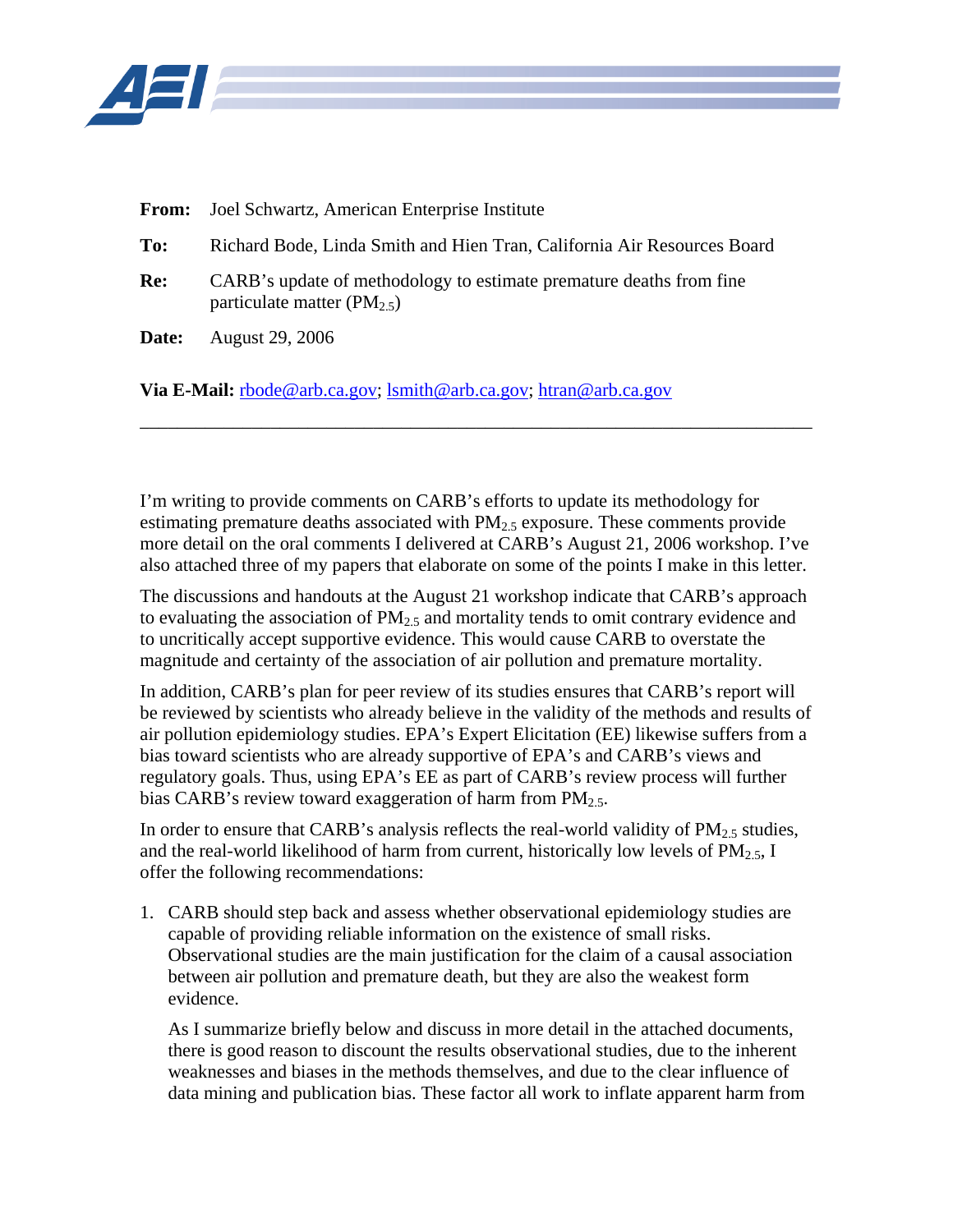air pollution. In addition, experimental studies with both humans and animals don't support a causal air pollution-mortality association, contradicting the observational studies.

There are thousands of observational studies claiming to provide support for a causal association between low-level air pollution and risk of death. But implementing invalid techniques over and over again doesn't improve their validity.

- 2. CARB should be careful not to omit contrary evidence from its analysis and should take a more critical look at studies claiming to support a causal association between air pollution and mortality. For example, at the August 21 workshop, whenever CARB staff referred to specific research results, only results congenial to CARB's interests and regulatory goals were mentioned. I provide more examples of this type of selection bias in the attached papers.
- 3. To the extent that CARB wishes to include EPA's Expert Elicitation (EE) as part of its evaluation, the EE should be understood to represent the opinions of researchers who are already supportive of the epidemiological methods and results, and of EPA and CARB's views.

EPA selected the experts based on mainly on how many air pollution epidemiology papers they've published. But the scientists who choose to do mainly air pollution epidemiology for their careers are clearly going to be scientists who already believe in the validity of the methods. Epidemiologists who believe observational epidemiology is not capable of providing reliable information on the existence of small risks are unlikely to devote their careers to performing such studies.

Thus, selecting only scientists with a large number of air pollution epidemiology publications means that  $PM_2$ <sub>5</sub> health effects will be evaluated by a narrow group of believers, rather than by the wider community of experts in the mathematical techniques and research methods used in air pollution epidemiology (e.g., epidemiologists in other health fields, statisticians, and econometricians). This wider community of experts might not have as much faith in the validity of the methods as the narrow group of researchers who have chosen to work in air pollution epidemiology.

A further source of bias is that regulatory agencies fund much of the research in air pollution epidemiology. These agencies decide what questions are asked and who is funded to answer them. This virtually guarantees that among the community of air pollution epidemiologists, which is already a self-selected group of believers in lowlevel air pollution risks, the researchers with the most publications will also be the ones whose views are most closely aligned with the views and agendas of regulatory agencies and environmental groups.

Because of these inherent biases, it is not appropriate for CARB to consider EPA's EE as a valid analysis of whether or to what extent low-level air pollution causes premature death.

4. CARB's own analysis is at risk of suffering from similar selection biases. To ensure that CARB's report receives a genuine critical evaluation before its release, CARB should include among its advisors and peer reviewers (1) epidemiologists who have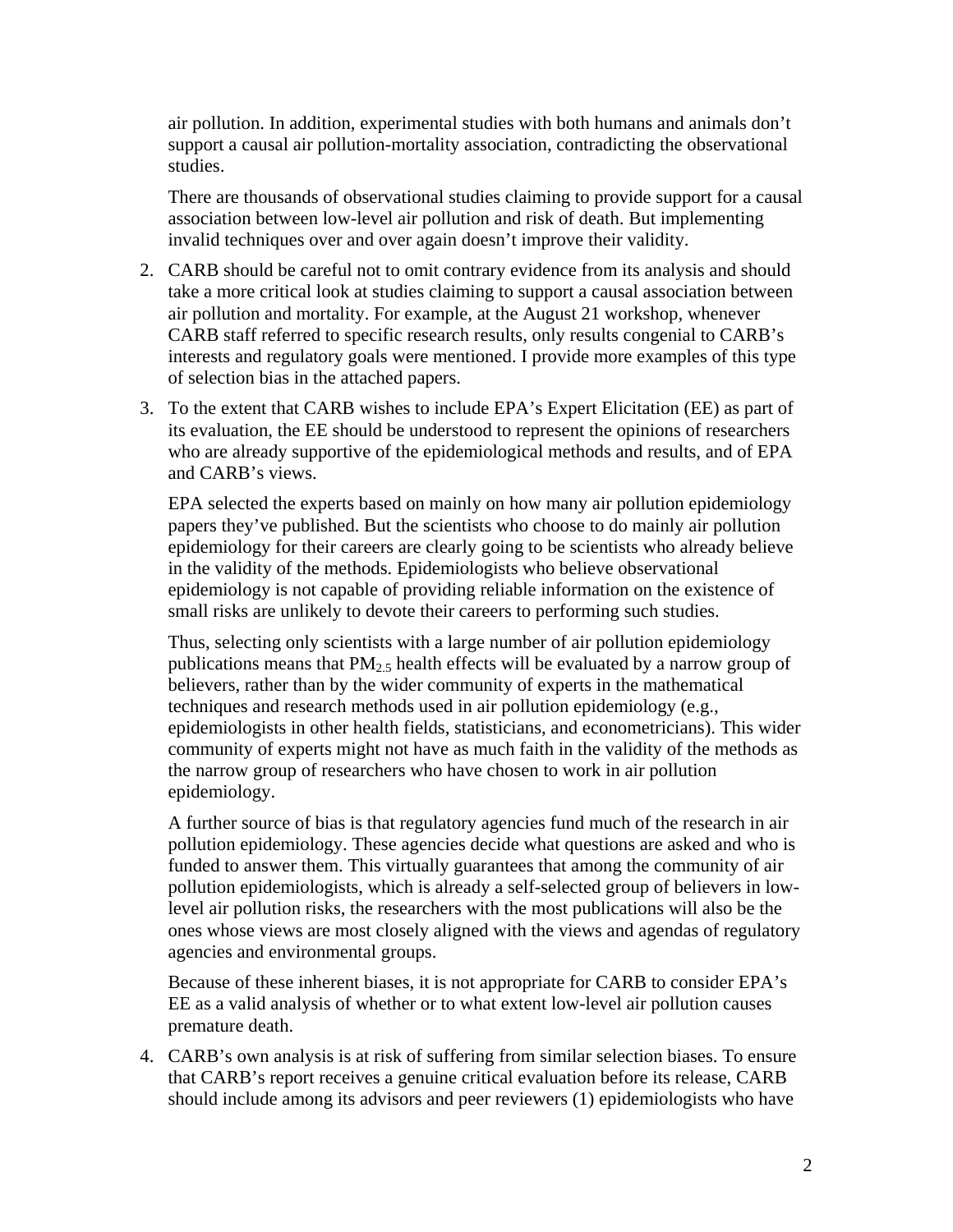provided evidence against the existence of a causal association between air pollution and mortality and/or against the validity of the epidemiological methods, and (2) researchers who are not air pollution epidemiologists, but who are expert in implementing and elaborating the mathematical techniques used in air pollution epidemiology, and of assessing the real-world validity of causal inferences based on those techniques, including econometricians, statisticians, and researchers in other sub-fields of risk factor epidemiology.

5. Putting aside the fundamental concerns about whether estimates based on observational studies represent real risks, it is important to find out why different researchers come up with such different results for  $PM_{2.5}$  effects.

For example, Pope et al. (1995 and 2002) analyzed the American Cancer Society's (ACS) CPS II cohort and reported a nationwide average relative risk (RR) of 1.069 per 10  $\mu$ g/m<sup>3</sup> PM<sub>2.5</sub> for the 1982-89 follow-up period, and 1.04 for the 1982-98 follow-up period [1][2]. However, the Health Effects Institutes's (HEI) reanalysis of the 1995 study reported RRs below 1.0 for California specifically (see Figure 21, p. 197) [3].

Jerrett et al. (2005) also analyzed the CPS II cohort [4]. Focusing on Los Angeles and using techniques developed specifically for their analysis, they reported RRs that are 2to 3 times greater than the national-average RR reported in Pope et al.  $(2002)^{a}$ 

Enstrom (2005) analyzed the ACS CPS I cohort data [5]. For an initial follow-up period of 1973-82, he reported RRs of about 1.04. But the RRs dropped to 1.0 or less from 1983 onward.

These studies used different modeling approaches and controls for confounding, so it is difficult to determine the extent to which any of them reflect a real-world causal link between  $PM<sub>2.5</sub>$  and mortality.

The lower RR in Pope et al. (2002) when compared with Pope et al. (1995) also suggests that whatever the  $PM_{2.5}$  effect size, it is dropping with time. Based on data published in the two Pope et al. studies, it can be roughly calculated that the  $PM_{2.5}$  RR declined from about 1.069 for 1982-89 to about 1.019 for the 1990-98 follow-up period. Based on the confidence intervals in the Pope et al. papers, the 1990-98 RR would be statistically insignificant. Enstrom (2005) summarized similar temporal declines in RRs reported for other cohorts, including the CPS I, Six Cities, and Veterans.

To find out what is causing all of these different results, CARB should commission reanalyses to confirm that the original results can be replicated and to determine how robust and reliable the various results are to different specifications and approaches.

Ideally, three separate researchers should perform these reanalyses: one should be a proponent of an air pollution mortality link, such as C. Arden Pope or Joel Schwartz, one should be a critic of the link, such as Suresh Moolgavkar or Fred Lipfert, and one

1

<span id="page-2-0"></span><sup>&</sup>lt;sup>a</sup> Although it should be noted that the RR for  $PM_{2.5}$  was statistically insignificant in models with the most extensive adjustments for confounding.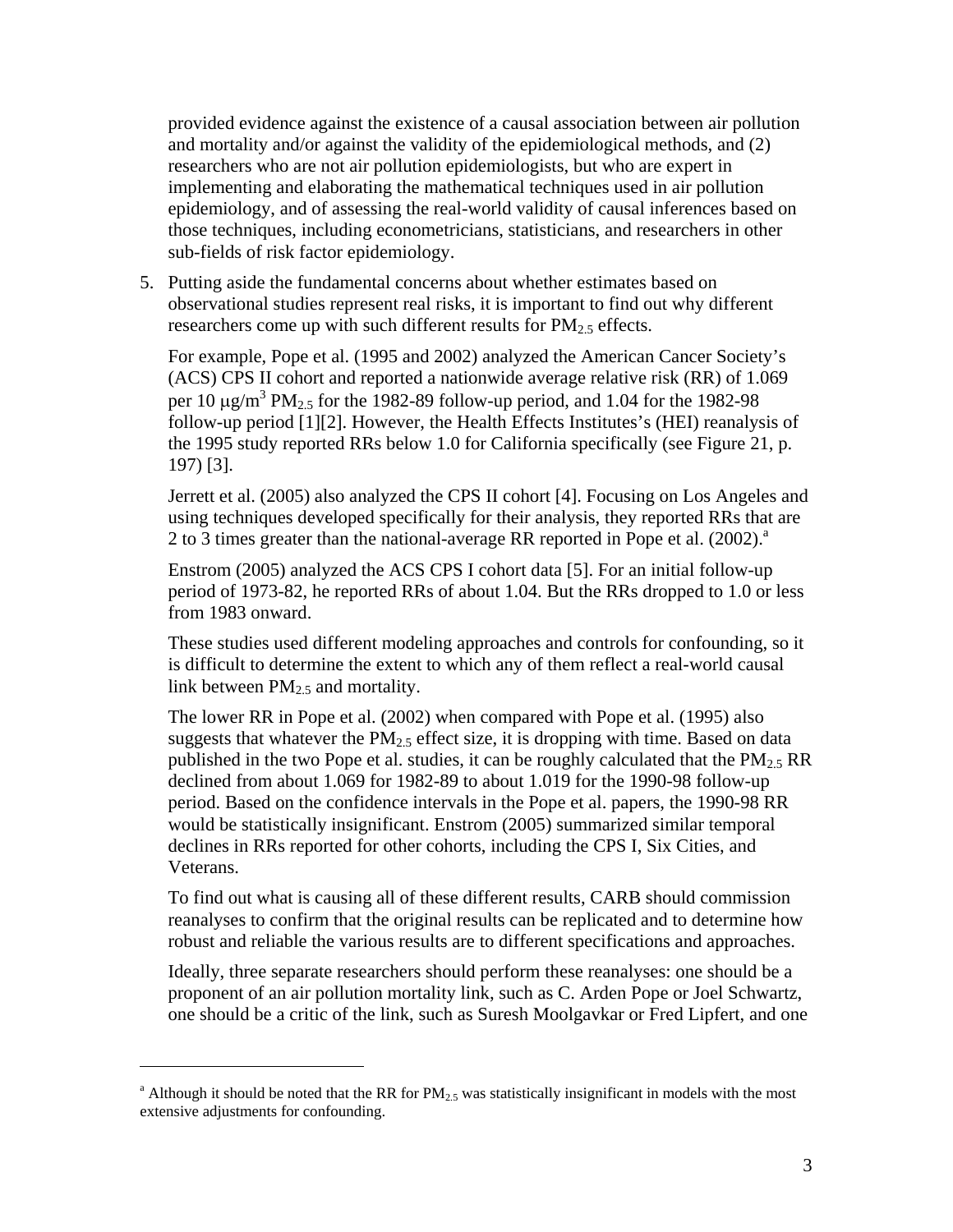should be a relatively "moderate" researcher, if such can be found. Perhaps Sverre Vedal or Richard L. Smith would be good candidates. These analyses would ideally also be reviewed by other air pollution epidemiologists, as well as by other relevant experts, such as econometricians and statisticians.

Including researchers with different points of view will ensure vigorous testing, critique, and review of the validity of any given approach to analyzing the data and of the conclusions each researcher draws from the various analyses.

In the remainder of this memo I elaborate on a number of the issues raised in the recommendations above. Once again, please refer to the attached papers for additional details.

# **Observational Epidemiology Is Probably Not Capable of Providing Reliable Evidence on the Existence of Small Risks**

The claim that air pollution at current U.S. levels is killing people rests almost solely on results of observational studies. But a number of researchers have provided evidence that observational studies are simply not capable of providing reliable information on the existence of small risks, such as those claimed for air pollution [6-8].

Another source of evidence against the reliability and validity of observational studies is the number of cases in which conventional medical wisdom justified by observational studies has been overturned or drastically scaled back by results from randomized trials. Among the steadily increasing list of examples are the effects of a low-fat diet, hormonereplacement therapy, Vitamin A supplementation, and calcium supplementation. Randomized trials showed that hormone-replacement therapy (HRT), a low-fat diet, and Vitamin A supplementation didn't reduce heart disease risk, as had been thought based on observational results. In fact, randomized trials showed that Vitamin A supplements increased the risk of cardiovascular mortality and lung cancer. A low-fat diet also didn't reduce colorectal cancer risk in women, and if it reduces breast cancer risk, the benefit is far tinier than researchers expected based on observational results.

Randomized trials continue to demonstrate that observational studies are often not reliable. The observational studies are based on the assumption that once you've controlled for known confounders, any residual correlation between a health outcome and a risk factor represents a causal connection. Experience shows that this assumption is often false. You can't make non-experimental data look like randomized controlled data just by controlling for a few imperfectly measured confounding factors.

In fact, the situation is even worse in air pollution epidemiology, because the putative risks are so much smaller than in the medical studies mentioned above. For example, based on observational studies, researchers believed that not being on HRT increased women's cardiovascular risk by a factor of 2 (i.e., 100%). But even this large apparent risk turned out to be spurious when randomized controlled trials genuinely removed bias from confounding factors.

In contrast, the putative risks of air pollution are on the order of a few tenths of a percent to several percent—much smaller than in the HRT case. Yet air pollution epidemiologists are claiming that they can reliably pick out these tiny putative risks from within a sea of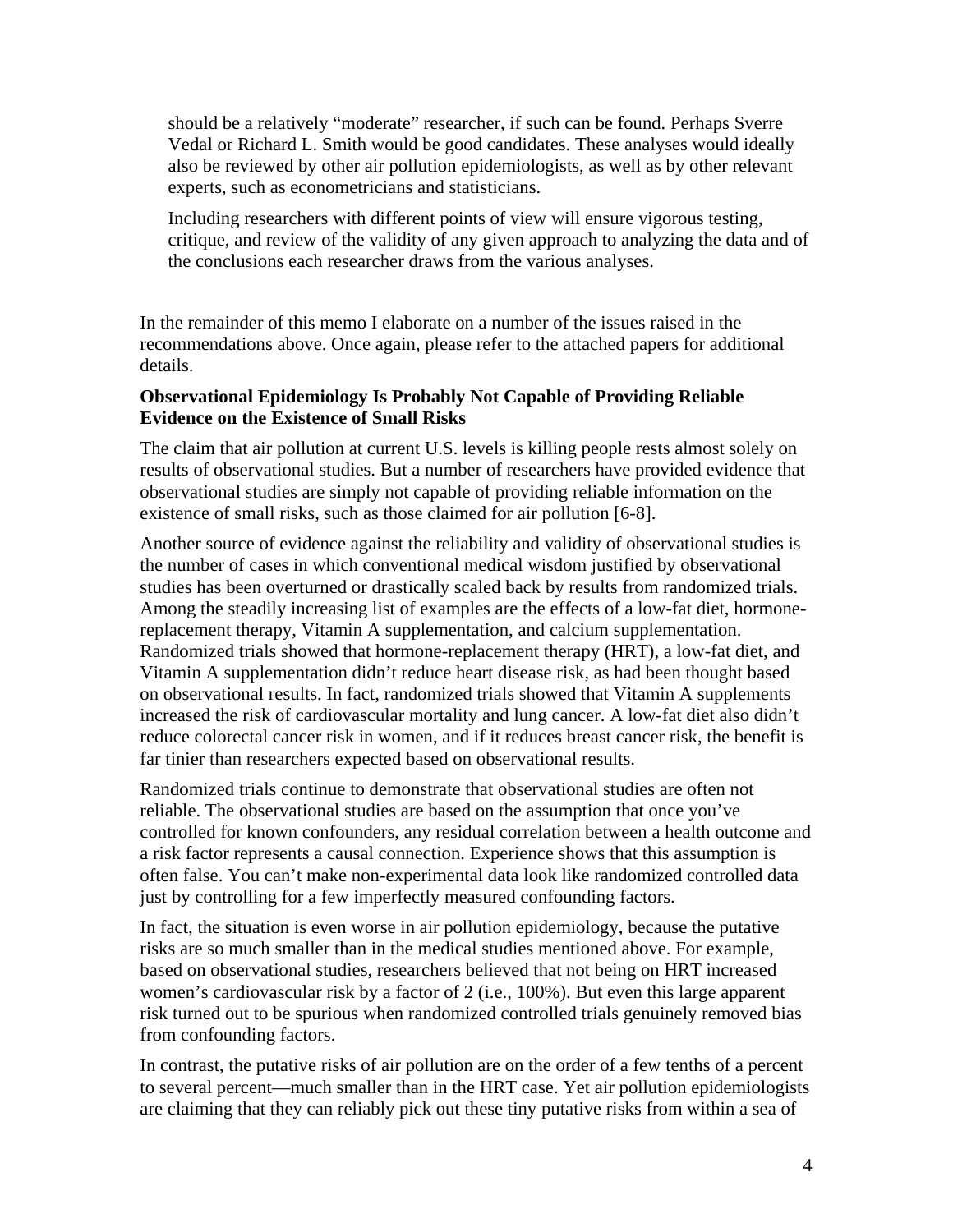confounders that have much larger associations with mortality risk. Not only are the methods unreliable for this purpose, as I discuss in the next section, the unreliability is not random, but, due to publication bias and data mining, is biased in the direction of inflating the apparent risks of air pollution.

Research that has been ignored by regulators continues to demonstrate this problem of uncontrolled confounding. Among many examples, the Health Effects Institute reanalysis of the American Cancer Society study showed that adding migration rates into and out of cities into the statistical modeling caused the apparent harm from  $PM_{2.5}$  to disappear [3]. Migration isn't the only confounding factor that was not properly accounted for. The  $PM<sub>25</sub>$  effect disappeared in a number of other sensitivity analyses as well. The HEI reanalysis also showed that  $PM_{2.5}$  appeared to kill the moderately active, but not the sedentary or the very active. Once again, this biologically implausible result suggests residual confounding rather than real causal effects.

Keatinge and Donaldon (2006) have shown that time series air pollution studies have not properly controlled for modifiers of heat stress [9]. Time series studies do control for temperature. But at any given temperature, both lower winds and greater sunshine increase heat stress. Once they added in these effects, the apparent harm from ozone and  $PM_{10}$  disappeared.

You can never be sure you've properly controlled for all important confounders. The medical studies show that doing so is very difficult, even when the putative risks are much larger than those claimed for air pollution. Most importantly, as noted at the beginning of this section, the tools of observational epidemiology are probably inherently incapable of providing reliable information on the existence of small risks.

# **Publication Bias and Data Mining Exaggerate Apparent Air Pollution Health Effects**

Researchers have shown that publication bias and data mining inflate apparent effects in many fields, not just air pollution epidemiology. But it is a particular problem in air pollution studies [11-14]. The data are easy to obtain so it is possible for large number of studies to be performed. The data are very noisy and the biologically correct models are unknown, creating the risk that researchers will "find" patterns in the data that are due to chance alone. Often the studies are funded and the researchers selected by agencies with a vested interest in finding harm from air pollution. And researchers are more likely to seek publication of, and editors are more likely to want to publish studies that find effects, rather than studies that don't.

Researchers have shown that publication bias inflates apparent pooled air pollution effects by as much as a factor of  $3$  [11, 13]. Accounting for data mining shows that air pollution has no effect or even an apparent "beneficial" effect in a large percentage of plausible models [12, 15].

CARB's analysis should take account of the risk-inflating effects of data mining and publication bias.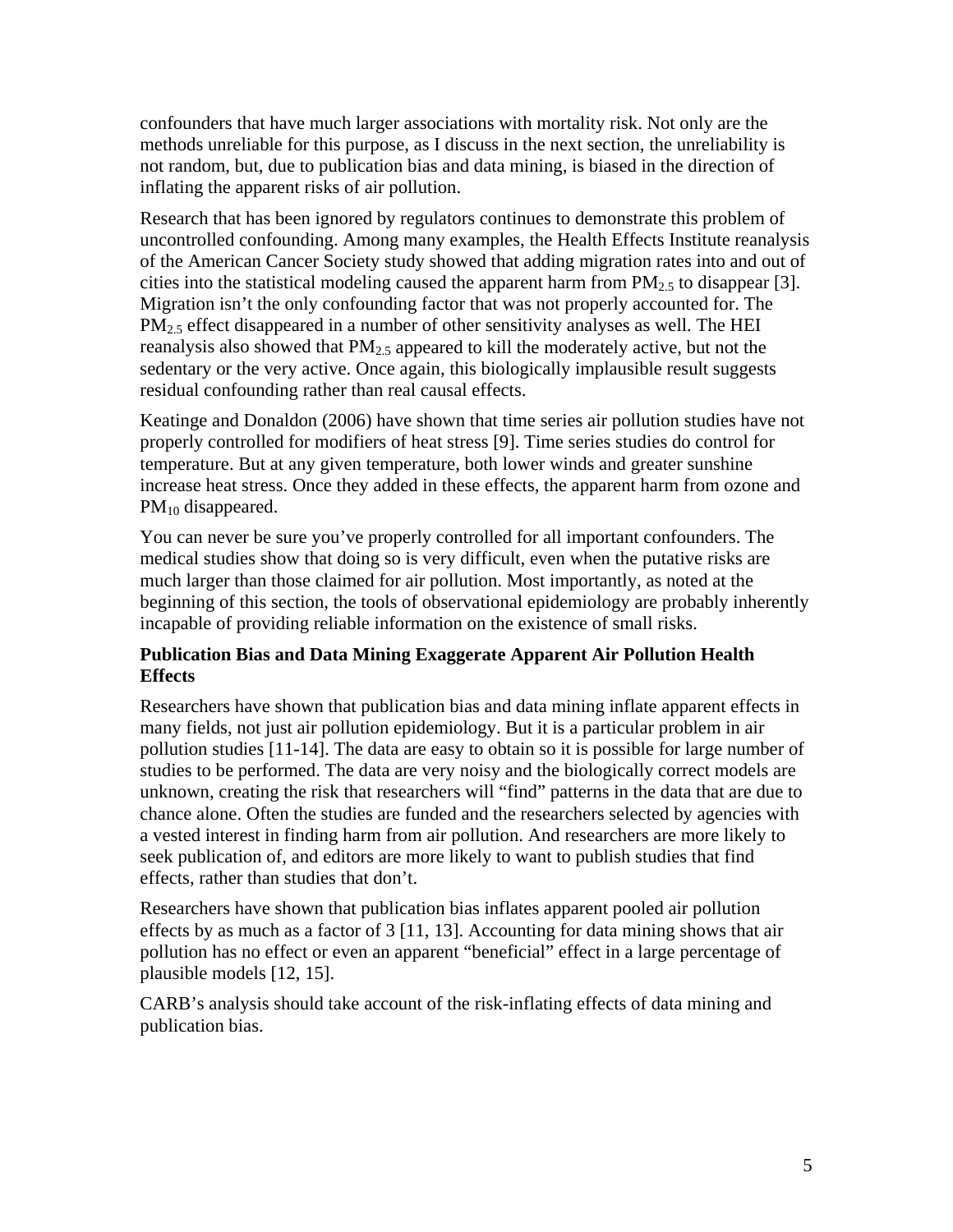# **Lack of PM Effects in Toxicology Studies**

A key reason to be skeptical about whether air pollution is killing people at current levels is that researchers have been unable to kill animals with air pollution, even at levels several times greater than ever occur in ambient air [16]. CARB's  $PM<sub>2.5</sub>$  analysis should take account of the lack of toxicological evidence for death from ambient  $PM_{2.5}$ , both for whole  $PM_{2.5}$  and various  $PM_{2.5}$  components.

When doing this analysis of PM toxicology, CARB should be sure to look beyond the abstract of Sun et al. (2005) mouse study, which claimed to prove a cause-and-effect association between current  $PM<sub>2</sub>$ , levels and heart disease, especially along with a highfat diet [17]. Both researchers and the media hailed this study as providing the proof, which had so far been lacking in animal studies, that air pollution is causing heart disease, and therefore premature death, in Americans.

As I show in [18], the researchers used mice with 14 times the cholesterol levels of normal mice, making the study irrelevant for real-world PM risks. In fact, the very reason for using such unrealistic mice is that even massive  $PM_{2.5}$  doses don't cause heart disease in normal mice. I also show, contrary to the researchers' claims, that the  $PM_{2.5}$  doses were unrealistically high.

A substantial fraction of  $PM_{2,5}$  in California is ammonium nitrate. NRDC's representative at the August 21 workshop asserted that one of the surprises from CARB's goods movement analysis was that nitrate PM accounted for far more mortality than diesel PM (DPM). There's actually nothing surprising about this. CARB used the same concentration response function for premature mortality for all PM components. Since there's a lot more ammonium nitrate than DPM in the air, CARB's method created the appearance that nitrate PM kills more people than DPM.

While there's little toxicological evidence that low-level PM can kill, the evidence against nitrate or sulfate PM as a cause of death is especially strong. To the extent that CARB wants to attribute deaths to particular  $PM<sub>2.5</sub>$  sources and components, nitrates and sulfates are especially strong candidates for removal from CARB's death tallies.

#### **Intervention Studies: Less than Meets the Eye**

At the August 21 workshop, staff particularly focused on intervention studies as providing evidence that reducing air pollution reduces mortality. Studies specifically mentioned included one on ending the use of soft coal in Dublin [19], and the shutdown of a steel mill in Utah [20]. These studies were discussed as if their evidence was definitive and robust. However, both suffer from serious weaknesses. First, although they are "intervention" studies, they are still *observational* intervention studies, so all the caveats above about confounding and bias are still applicable. But there are additional specific reasons to be skeptical of these studies' conclusions.

**Dublin Coal Study.** The Dublin study clams to demonstrate that premature mortality decreased due to PM reductions that resulted from Dublin's ban on the burning of bituminous coal on September 1, 1990. However, there was a large spike in mortality in winter 1990, shortly before the ban went into effect. This could have created the appearance that the drop in mortality after the coal ban was due to the reduction in black smoke due to the coal ban, even if the coal ban had nothing to do with it.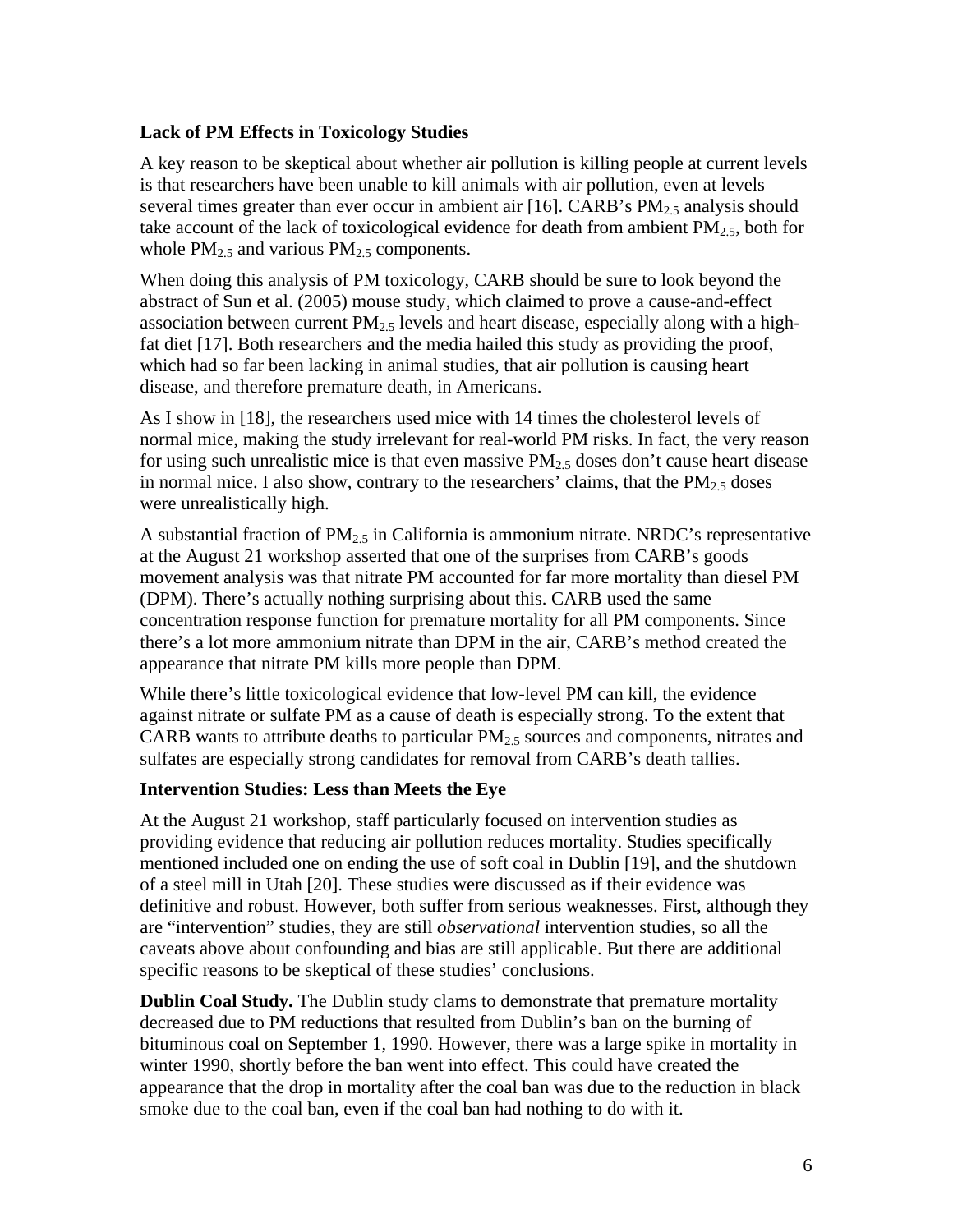The authors controlled for flu outbreaks in their model using an indicator variable, and one of the five flu outbreaks during the study period did occur during winter 1990. But it is clear from the data that the mortality spike is not mainly a result of the flu outbreak. First, the winter 1990 mortality spike occurred for all causes of death, whereas only cardiovascular and respiratory deaths were anomalously high during other flu outbreaks. Second, the winter 1990 mortality anomaly was much greater than during other flu outhreaks.<sup>[b](#page-6-0)</sup>

It would be interesting to see how much the winter 1990 anomaly affects the overall conclusions. The authors of the original study did not do any sensitivity analyses and did not even remark on the existence of the winter 1990 anomaly in their paper.

Even if the Dublin results are taken to have found a causal relationship between lower air pollution and fewer deaths, it's not clear that it has any lessons for air pollution in California. First, the study was based on black smoke levels in Dublin, which went from winter-average levels of 85  $\mu$ g/m<sup>3</sup> before the coal ban down to 22  $\mu$ g/m<sup>3</sup> after. Annualaverage levels went from 50  $\mu$ g/m<sup>3</sup> down to 15  $\mu$ g/m<sup>3</sup>. These are for black smoke alone, rather than total  $PM_{2.5}$ , so total  $PM_{2.5}$  levels would have been substantially higher. The study is thus based on much higher average  $PM_{2.5}$  levels than the levels of the federal or California PM2.5 standards, or even the higher levels that occur in parts of California.

In addition, the study used outdoor black smoke levels as the exposure variable. But the coal was being used for home space and water heating. Indoor PM exposures would therefore have been much higher than outdoor exposures, further increasing the exposure levels when compared with current U.S. standards.

**Utah Steel Mill Study.** The Utah study claimed that reductions in PM<sub>10</sub> associated with the closure of a local steel mill caused a reduction in respiratory hospital admissions. However other researchers have presented data that suggest the study suffers from confounding by cyclic epidemics of respiratory syncytial virus [21, 22]. Furthermore, even if the  $PM_{10}$  association is taken as causal, there is evidence that only the heavy metals in the PM are causal [23]. Yet regulatory efforts regarding PM are based on the assumption that total  $PM_{2.5}$  mass is what matters. To the extent that only heavy metals are important, the vast majority of  $PM<sub>2.5</sub>$  reductions will provide no premature mortality benefits.

These are just two studies among many. But they provide key examples of CARB's failure to look beyond the abstracts of studies that claim to be finding causal connections between air pollution and mortality.

1

<span id="page-6-0"></span><sup>&</sup>lt;sup>b</sup> It is also worth noting that the authors didn't actually have any data on flu outbreaks in Ireland. Instead, they assumed that a flu outbreak was occurring in any 14-day moving window in which the national mortality rate due to influenza or pneumonia was above the  $95<sup>th</sup>$  percentile.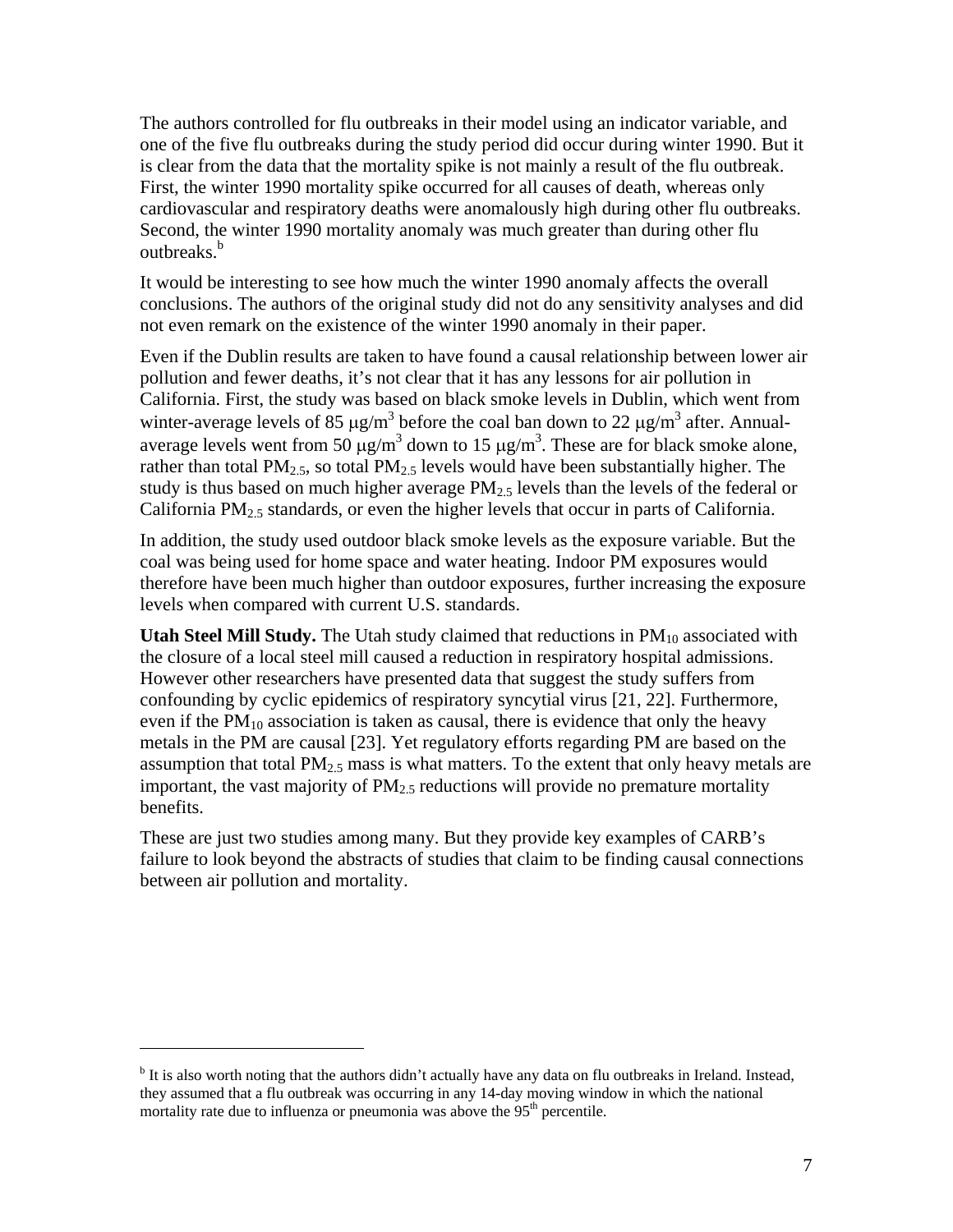# **Considering the Full Weight and Strength of the Evidence**

CARB and EPA tend to omit contrary evidence and ignore weaknesses in the studies that purport to demonstrate causal associations between air pollution and health. I give many examples in the three attached papers, and have summarized a few of them here.

To ensure a valid evaluation of  $PM<sub>2.5</sub>$  mortality effects, CARB must consider not only the headline conclusions of studies that claim to have uncovered causal associations. Rather, CARB must consider the full weight and strength of the evidence, including evidence against causal associations of air pollution and mortality, weaknesses in the studies that purport to demonstrate a causal connection, evidence on the fundamental validity of the methods used to make causal claims, and selection biases in who performs and reviews the research.

In order to perform a valid evaluation of whether and to what extent current  $PM<sub>2.5</sub>$  levels are causing premature mortality CARB should cast a wider net in terms of both what studies it considers, how it evaluates their validity, and which researchers it chooses to provide expert advice and peer review.

Thank you for the opportunity to provide comments on CARB's review of methodologies for assessing the relationship between particulate matter and mortality. If you have questions or would like additional information, I can be reached at 916-203-6309 or [jschwartz@aei.org](mailto:jschwartz@aei.org).

#### **Enclosures**

J. Schwartz, *Rethinking the California Air Resources Board's Ozone Standards* (Washington, DC: American Enterprise Institute, September 2005), [http://www.aei.org/doclib/20050912\\_Schwartzwhitepaper.pdf](http://www.aei.org/doclib/20050912_Schwartzwhitepaper.pdf).

J. Schwartz, *Air Pollution and Health: Do Popular Portrayals Reflect the Scientific Evidence?* (Washington, DC: American Enterprise Institute, May 2006), [http://www.joelschwartz.com/pdfs/AirPoll\\_Health\\_EPO\\_0506.pdf](http://www.joelschwartz.com/pdfs/AirPoll_Health_EPO_0506.pdf).

J. Schwartz, *Comments on EPA's Proposed Rule, National Ambient Air Quality Standards for Particulate Matter* (Washington, DC: American Enterprise Institute, April 17, 2006), [http://www.joelschwartz.com/pdfs/Schwartz\\_PM25\\_NAAQS\\_041706.pdf.](http://www.joelschwartz.com/pdfs/Schwartz_PM25_NAAQS_041706.pdf)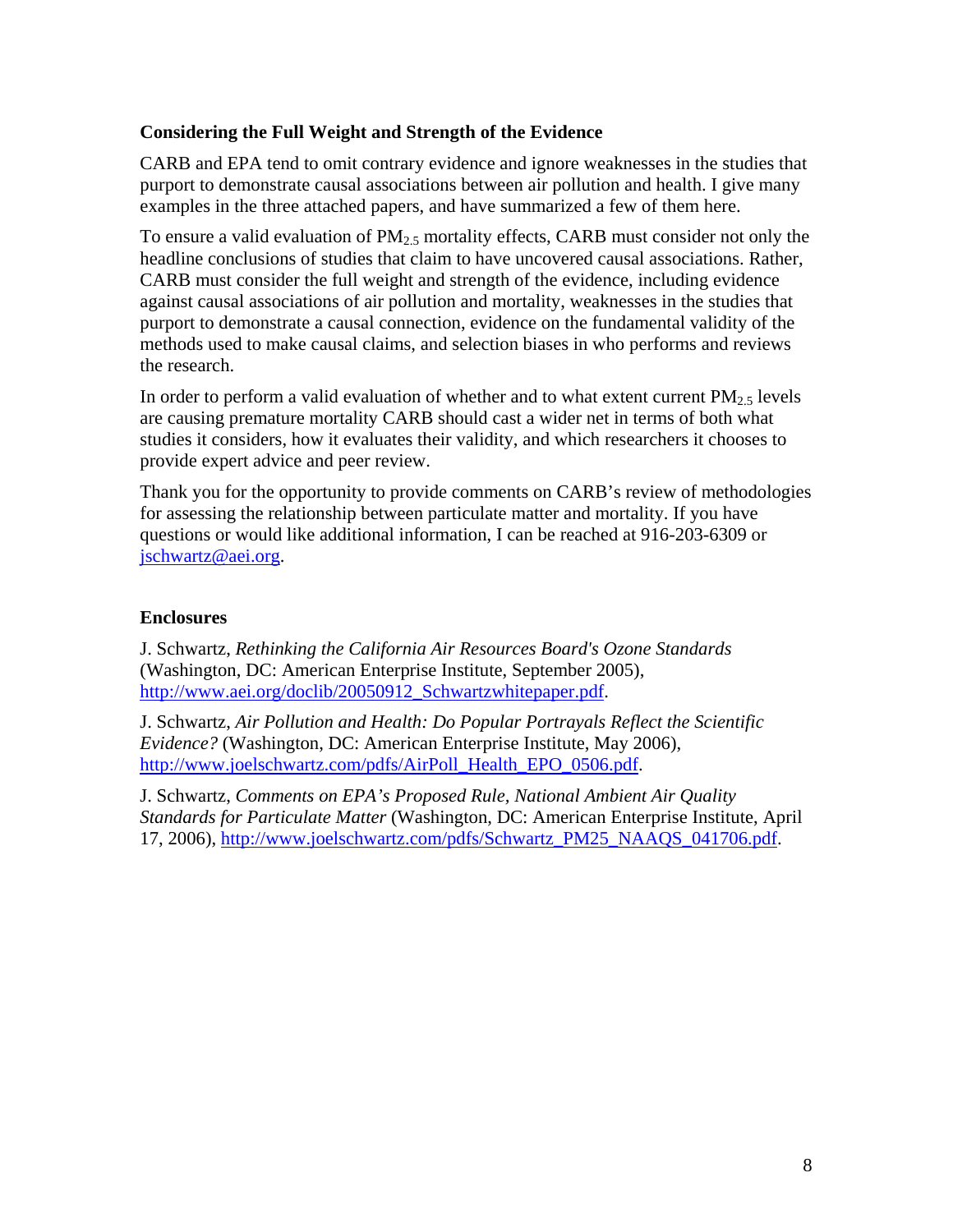### **References Cited**

- 1. Pope, C.A., 3rd, Burnett, R.T., Thun, M.J., et al. (2002). Lung Cancer, Cardiopulmonary Mortality, and Long-Term Exposure to Fine Particulate Air Pollution. Jama, 287, 1132-41.
- 2. Pope, C.A., 3rd, Thun, M.J., Namboodiri, M.M., et al. (1995). Particulate Air Pollution as a Predictor of Mortality in a Prospective Study of U.S. Adults. Am J Respir Crit Care Med, 151, 669-74.
- 3. Krewski, D., Burnett, R.T., Goldberg, M.S., et al. (2000). Reanalysis of the Harvard Six Cities Study and the American Cancer Society Study of Particulate Air Pollution and Mortality, July, Cambridge, MA. Health Effects Institute.
- 4. Jerrett, M., Burnett, R.T., Ma, R., et al. (2005). Spatial Analysis of Air Pollution and Mortality in Los Angeles. Epidemiology, 16, 727-36.
- 5. Enstrom, J.E. (2005). Fine Particulate Air Pollution and Total Mortality among Elderly Californians, 1973-2002. Inhal Toxicol, 17, 803-16.
- 6. Smith, G.D. (2001). Reflections on the Limitations to Epidemiology. J Clin Epidemiol, 54, 325-31.
- 7. Taubes, G. (1995). Epidemiology Faces Its Limits. Science, 269, 164-69.
- 8. Ioannidis, J.P. (2005). Why Most Published Research Findings Are False. PLoS Med, 2, e124.
- 9. Keatinge, W.R. & Donaldson, G.C. (2006). Heat Acclimatization and Sunshine Cause False Indications of Mortality Due to Ozone. Environ Res, 100, 387-93.
- 10. Moolgavkar, S.H. (2005). A Review and Critique of the EPA's Rationale for a Fine Particle Standard. Regulatory Toxicology and Pharmacology, 42, 123-144.
- 11. Anderson, H., Atkinson, R., Peacock, J., et al. (2004). Meta-Analysis of Time-Series Studies and Panel Studies of Particulate Matter (PM) and Ozone. World Health Organization.
- 12. Koop, G. & Tole, L. (2004). Measuring the Health Effects of Air Pollution: To What Extent Can We Really Say That People Are Dying from Bad Air? Journal of Environmental Economics and Management, 47, 30-54.
- 13. Bell, M.L., Dominici, F., and Samet, J.M. (2005). A Meta-Analysis of Time-Series Studies of Ozone and Mortality with Comparison to the National Morbidity, Mortality, and Air Pollution Study. Epidemiology, 16, 436-45.
- 14. Lumley, T. & Sheppard, L. (2003). Time Series Analyses of Air Pollution and Health: Straining at Gnats and Swallowing Camels? Epidemiology, 14, 13-4.
- 15. Ito, K. 2003. Assocations of Particulate Matter Components with Daily Mortality and Morbidity in Detroit. Revised Analyses of Time-Series Studies of Air Pollution and Health, (pp. Boston: Health Effects Institute.
- 16. Green, L.C. & Armstrong, S.R. (2003). Particulate Matter in Ambient Air and Mortality: Toxicologic Perspectives. Regul Toxicol Pharmacol, 38, 326-35.